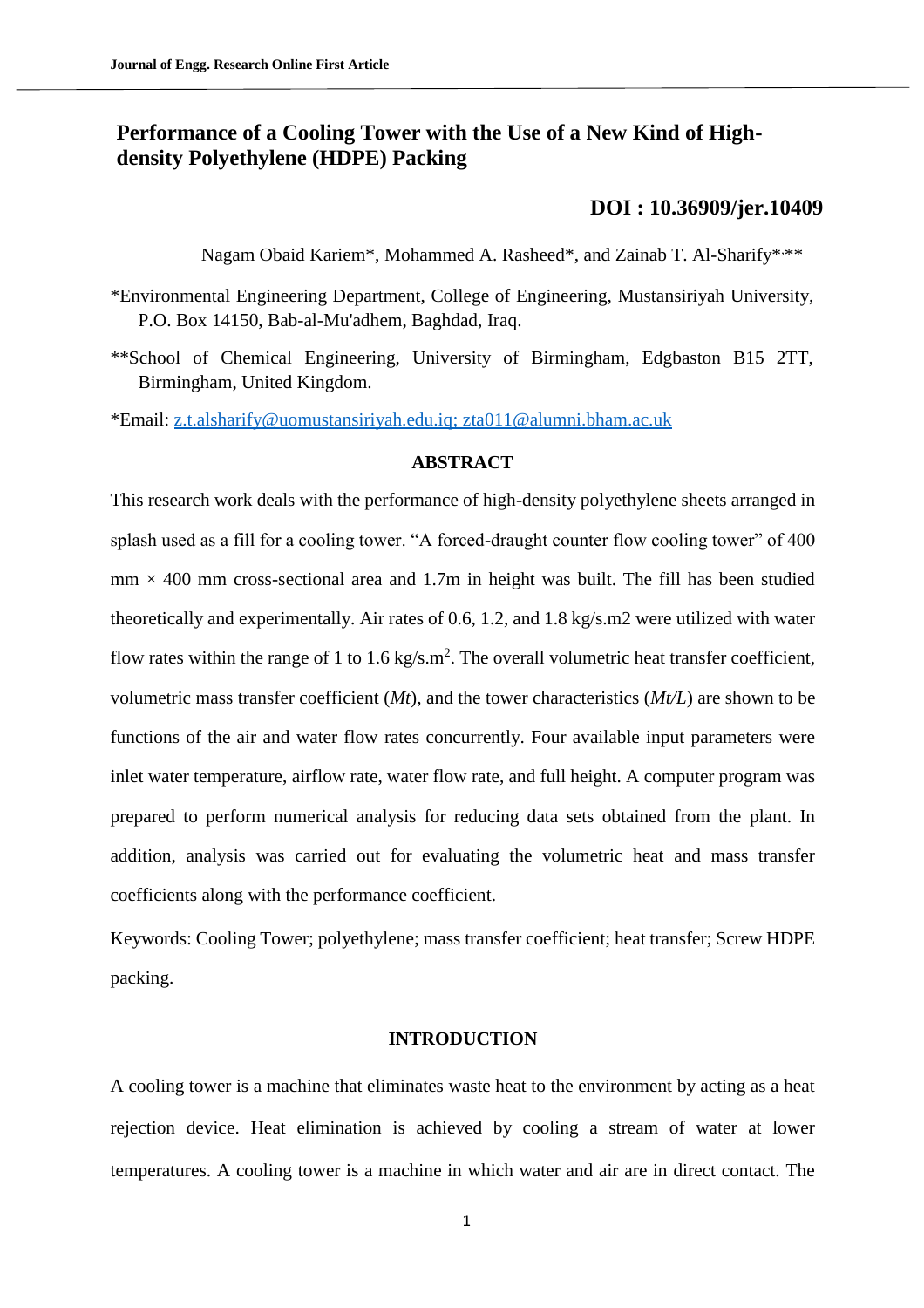function of this machine is to reduce the temperature of the water (Li et al., 1997; Murtadah et al., 2020; Al-Moameri et al., 2021)). Such cooling towers can work in two ways. Firstly, in cases of closed-circuit, these dry towers depend merely on the air for cooling the operational fluid to approximate to the "dry-bulb air temperature." Otherwise, some cooling towers may use the water evaporated for removing the heat accumulated in the process and for cooling the operational fluid to approximate the "wet-bulb air temperature" (Shah, 2016, Ma et al., 2018). Mostly, cooling towers are used in the heating, ventilation, and air conditioning (HVAC) systems where pipes supply warm water to the cooling tower (García, 2017, Al-Moameri et al., 2019). In cooling towers, water is splashed by nozzles. The filling material inside the tower increases the surface area, and the air comes in contact with water. The air exchange heat and the water is cooled. The laboratory cooling tower is usually set with an air conditioning system. In this system, the water heater is set, and the cooling tower is used to cool water. A fan is used to provide air to the hot water, and the pump is installed to supply cooled water to the water heater (Tomberlin et al., 2018, Afshari and Dehghanpour, 2019). Water from the heater moves towards the cooling tower and is collected in the reservoir. Next, the water is sprayed over the area of the tower. The function of the reservoir is to provide extra water lost in the process of evaporation, and in this way, the level of water is maintained.

In recent years authors concluded that the efficiency of the cooling tower depends on many factors such as the packing (Al-Sharify et al, 2009; Abidzaid, 2010; Latif, 2012). In the Ragupathy study, the researchers investigated the thermal performance of a "forced-draught counter flows wet cooling tower" experimentally. The tower had a packing of expanded wire mesh kind. Such a kind had horizontal as well as vertical orientations. The experiments determined that the cooling tower performance was enhanced with the vertical orientation of the packing.

Lavasani et al.(Lavasani et al., 2014, Al-Moameri et al., 2020) applied a numerical integration method for calculating the thermal characteristics of the tower. Kelly and Swenson(Kelly, 1956,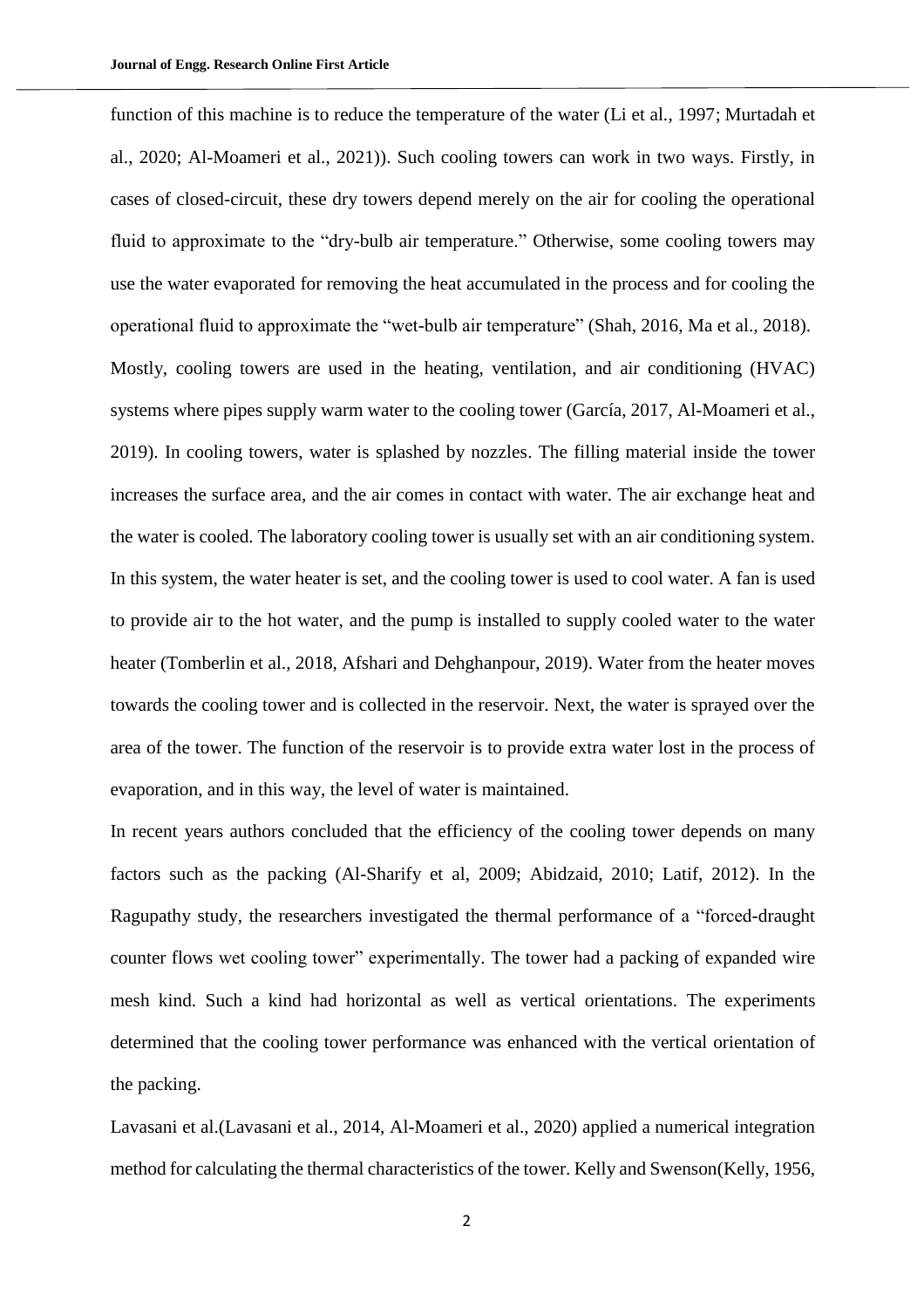Al-Moameri et al., 2020) showed that the tower characteristic or temperature increases. They made a series of runs in which the hot water temperature varied from 100°F to 150°F, at constant *L*, packed height, and wet bulb temperature. In their study, they also found that the overall tower characteristics (*Mt/L*) can be expressed as the sum of the values of the (*Mt/L*) for the end effects and the packed section, as follows:

$$
(Mt/L)_{total} = (Mt/L)_{ends} + (Mt/L)_{fill} \dots \qquad \dots (1)
$$

For their investigation, they found that;

$$
(Mt/L) = 0.007 + A + N * (L/G)
$$
 ......(2)

Where *A* and *N* are constants depending on the type of deck.

Overall, HDPE is used to construct a cooling tower in terms of the fills as it is an optimum material. The sheets are produced, and there is no requirement for joints and bolts. Thus, the chances of a leak are reduced to zero levels. Also, the chances of rust and crack are reduced. Comparison of different types of cooling tower portrays the following noticeable points:

- Galvanized towers are corrosion-free.
- Zinc galvanized towers have an advantage that delays the corrosion further.
- HDPE towers are energy efficient, and minimum maintenance is required. Water conservation and sustainability also make them unique from others. HDPE is strong, dense, and stiff and has a crystalline structure. It is easy to clean, is the corrosionresistant, and eco-friendly.

The construction of a typical cooling tower involves several steps ranging from the casing, fill to the flow type.

For the casing, selecting an appropriate material in the construction of the cooling tower is very important. The main purpose of the casing is to reduce maintenance needs and ensure the longevity of the tower with reliability. Galvanized steel, stainless steel, concrete, and fiberglass are the most common material used for casing. However, casings are usually made of glass fiber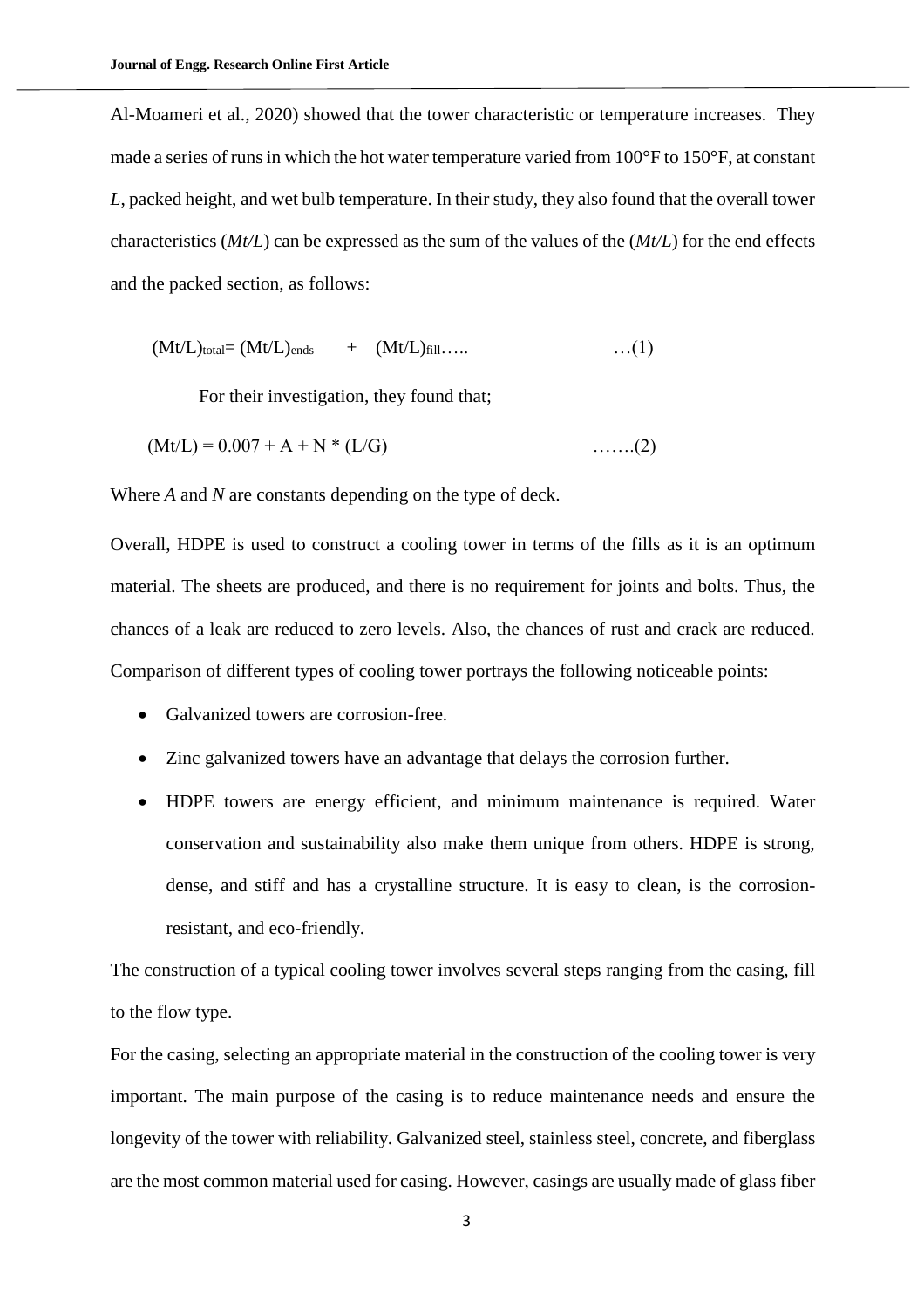as it protects the tower from chemicals.

As discussed previously, the use of PVC, polymers, and polypropylene is common for the fill material in the tower. In some countries, the fill is made of wood. However, the wood is still in use; it was found that the plastic fill has a greater heat transfer capacity. Also, the fill may result in either crossflow or counterflow (Gharagheizi et al., 2007; Kariem et al., 2020). In crossflows, the air and water meet crossly. The air is allowed to enter from both sides while the warm water enters from the top. The cold-water leaves from the bottom. For the counterflow, there is a counterflow between air and water. The water is scattered over the fill, and the cold water leaves from the bottom(Mohiuddin and Kant, 1996)

In terms of the calculations, there are many small instruments used to calculate cooling towers' performance. The required parameters are water flow rate, air flow rate, inlet and outlet water temperatures, and dry bulb and wet bulb temperatures of air. In evaluating performance, the approach adopted, the range, and corresponding efficiencies of the system are very important. To be able to calculate the above parameters, the following correlations can be used.

> $A$ pproach = Cold water temperature – wet bulb temperature  $Range = Hot water temperature - Hot water temperature$

$$
Efficiency = \left(\frac{Range}{Range + Approach}\right) \times 100
$$

The Liquid/gas ratio is a ratio between the water and air mass flow rates. Some changes are usually required to improve results, so adjustments are done in water loading and fan blade angle. In thermodynamics, it is a fundamental rule that the heat absorbed by air must be equal to the heat rejected by the water. Usually, the notations involve *L* being referred to as the water flowrate and G as the gas flowrate(Mohiuddin and Kant, 1996, Rzaij et al., 2020)

#### **APPARATUS AND EXPERIMENTAL PROCEDURE:**

As illustrated in [Figure 1,](#page-5-0) a mechanical forced-draught counterflow cooling tower was constructed. A certain way was chosen for the arrangement of the tower to provide maximum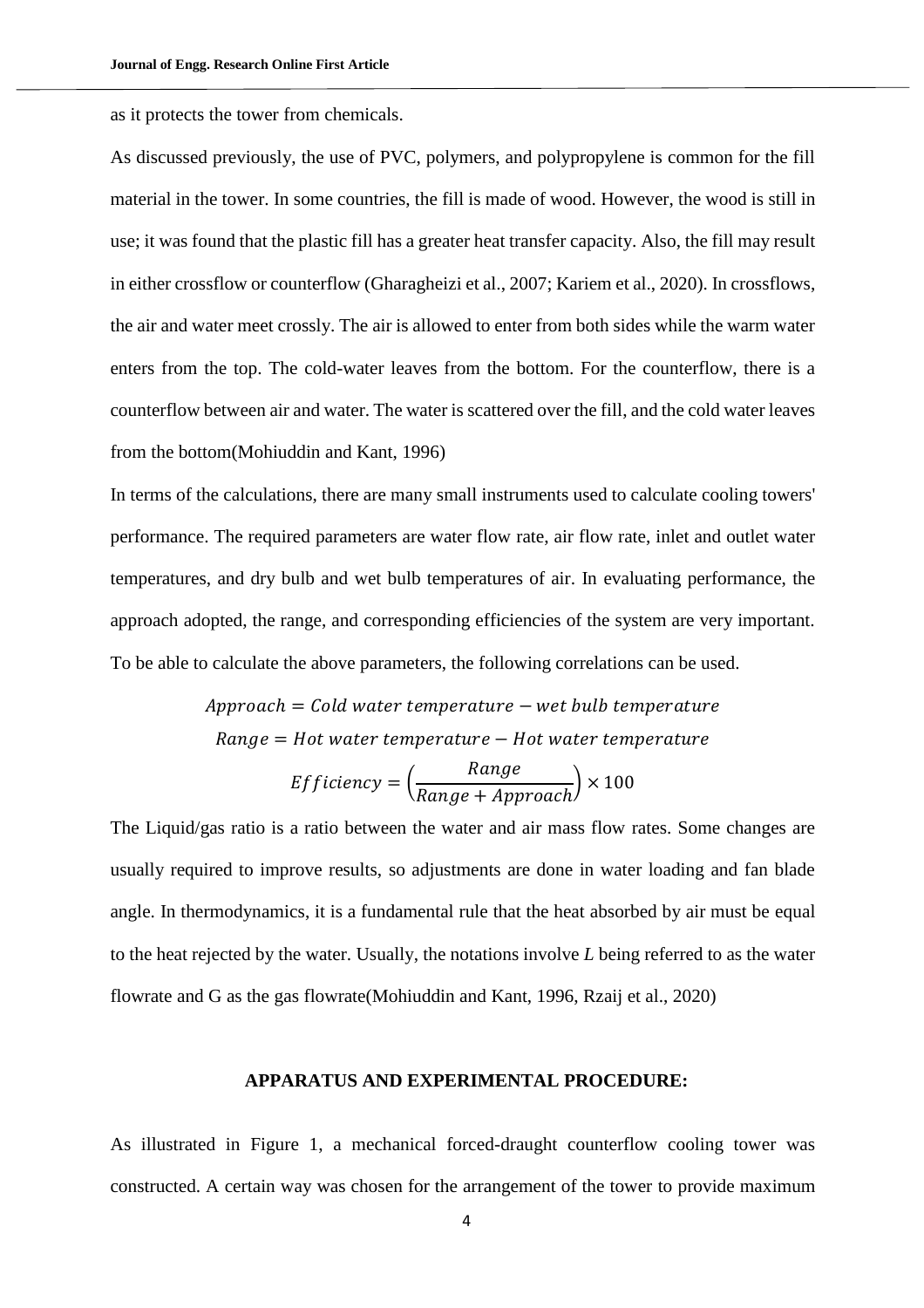possible access to the section of the tower. The maximum access of heat exchange is solely done for smoothing the process of maintenance and observation without impeding operations. The instruments and the equipment were systematically assembled to ensure that the energy and material balances could be accomplished readily.

In a closed system, water circulation was preserved during a run. With a centrifugal pump, the water from the 2x 2 x 1.65 ft tower basin is pumped. Next, the water passed through the constant vessel tank. The water flow circulation results in the provision of a steady-state head. The water then passes to the water heating tank made of stainless steel, with  $6 * 2.5$  KJ /s (240 volts) immersion elements. Then, the water passed towards the main area of the tower distribution.

Distribution of water on the fills 'upper edge was made possible using 14 P.V.C tubes with a 10-mm diameter. Each tube had 14 holes, was 2.5 mm in diameter, and ensured the film flow of the water. Next, the water flow rates were assessed using a rotameter, which was independently calibrated. Overall, the tower was 400 mm by 400 mm in cross-section. The difference between the inlet air distributor and water distributor was 1.4 m. Also, the front side of the tower was made of a moving plastic sheet.

From the bottom of the tower, the air entered and traveled thru the packing from slot entry. It must be noted that such an assembly results in a counter-current flow between the upward air and the falling water inside the tower. Furthermore, to control evaporation, a porous plastic pad, mist eliminator was positioned above the water distribution system in the tower. The air supply to the system was provided using a fan. The air volume flow rates were measured by using a U-manometer.

It is worth mentioning that in the cooling tower, the heat transfer factor was the fill, made from HDPE, as shown in [Figure 2.](#page-6-0) Different heights of packing used were: 25, 50, 75, and 100cm, according to the tests carried out. These heights were chosen to assess the end effects specifically. Moreover, the distance between the top of the fill and the tubes for water distribution was maintained at4 cm to avoid splashing. Eleven calibrated thermocouples were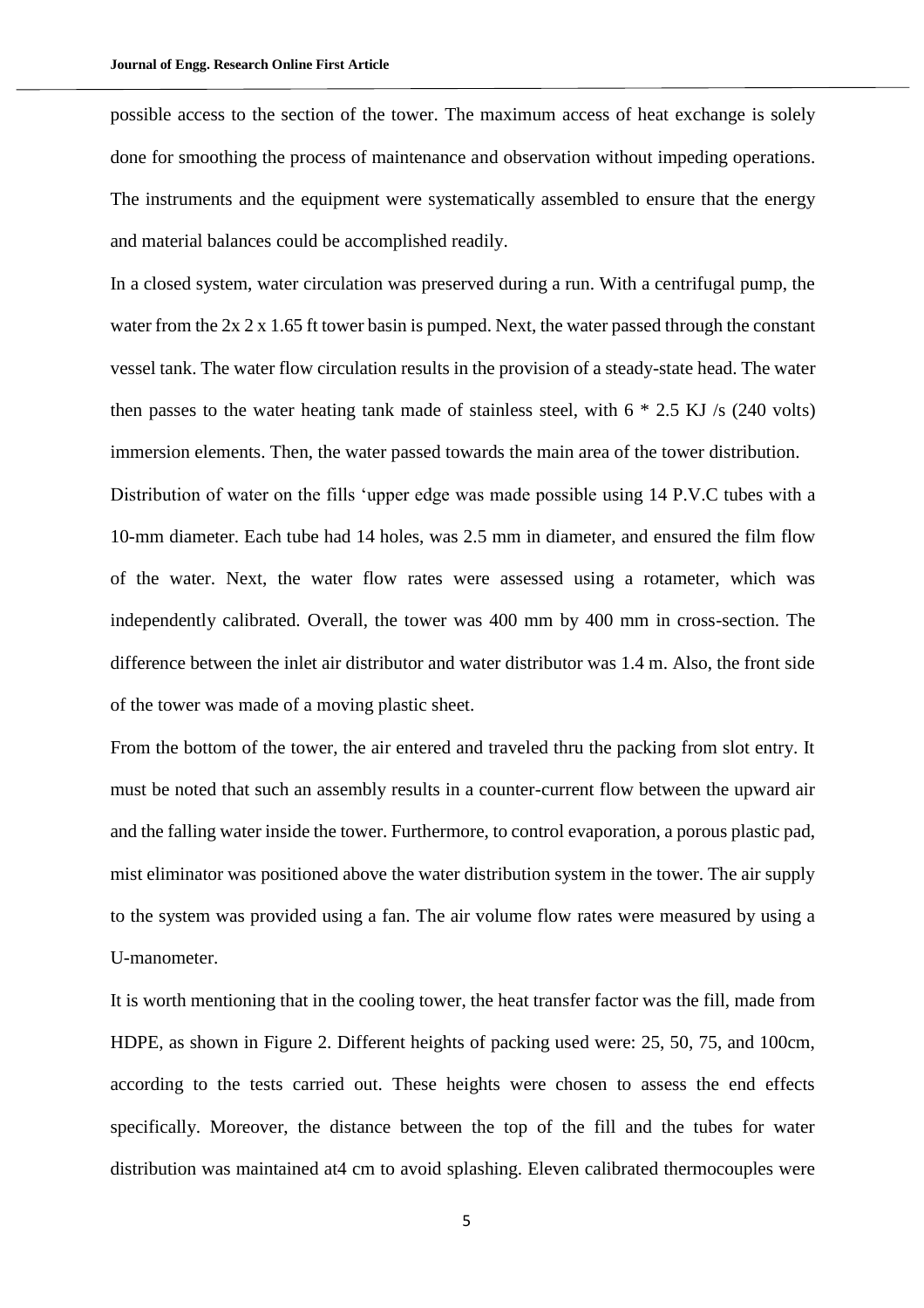used for measuring water and air temperatures. These were situated systematically and allowed for determining the air or water's weighted average temperature at all points. Also, a single thermocouple was used for measuring the inlet water temperature.

<span id="page-5-1"></span>[Table 1](#page-5-1) details the measured variables and the corresponding thermocouple codes.

| <b>Temperature</b>              | <b>Thermocouple code</b> |  |
|---------------------------------|--------------------------|--|
| Intel water temperature         |                          |  |
| Outlet air dry bulb temperature |                          |  |
| Outlet air wet bulb temperature |                          |  |
| Outlet water temperature        |                          |  |
| Inlet air dry bulb temperature  |                          |  |
| Inlet air wet bulb temperature  |                          |  |

**Table 1** The measured variables.



<span id="page-5-0"></span>Figure 1 Schematic diagram of the cooling tower.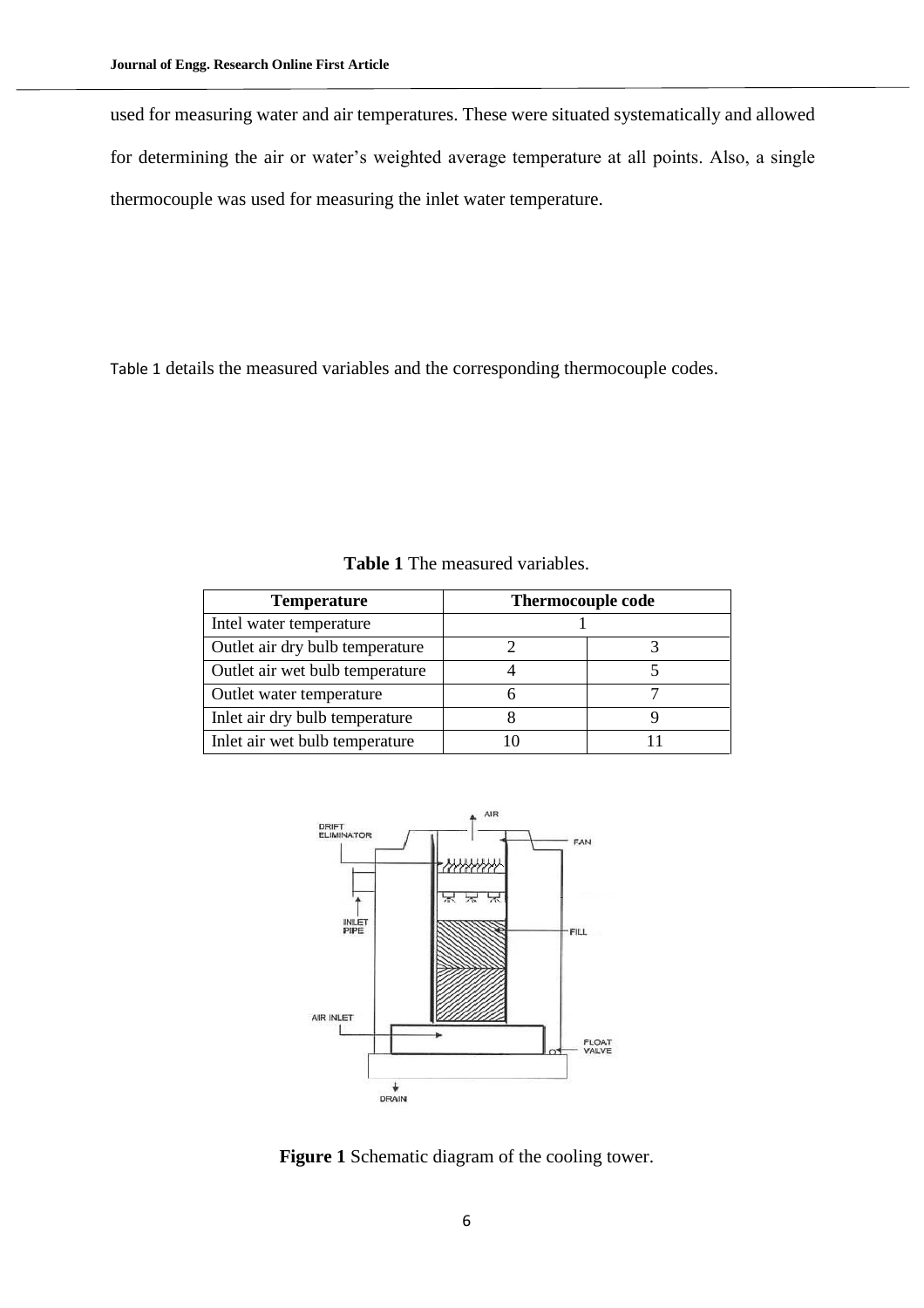

**Figure 2** Screw HDPE packing.

#### **RESULTS AND DISCUSSION**

<span id="page-6-0"></span>The tower characteristics (*Mt/L*) are shown in [Figure 3](#page-7-0) to [Figure 6.](#page-8-0) These figures show plots of the tower's characteristics; the water to air ratio values (*L/G*), for HDPE, fill at the height of 25,50,75 and 100 cm respectively, and nominal inlet water temperature  $(t_{12})$ at 45°C.

The results show that nearly parallel and straight lines are enough to fit the data mentioned above. The above result was also addressed and reported by other authors.

The results showed that at constant air flux *G*, an increase in the water to air ratio leads to a decrease in the characteristics of the tower. The point can explain such behavior that increases in water flux, *L*, at a constant *G*, result in increases in heat load, which sequentially decreases the filling ability for the excess heat load dissipation.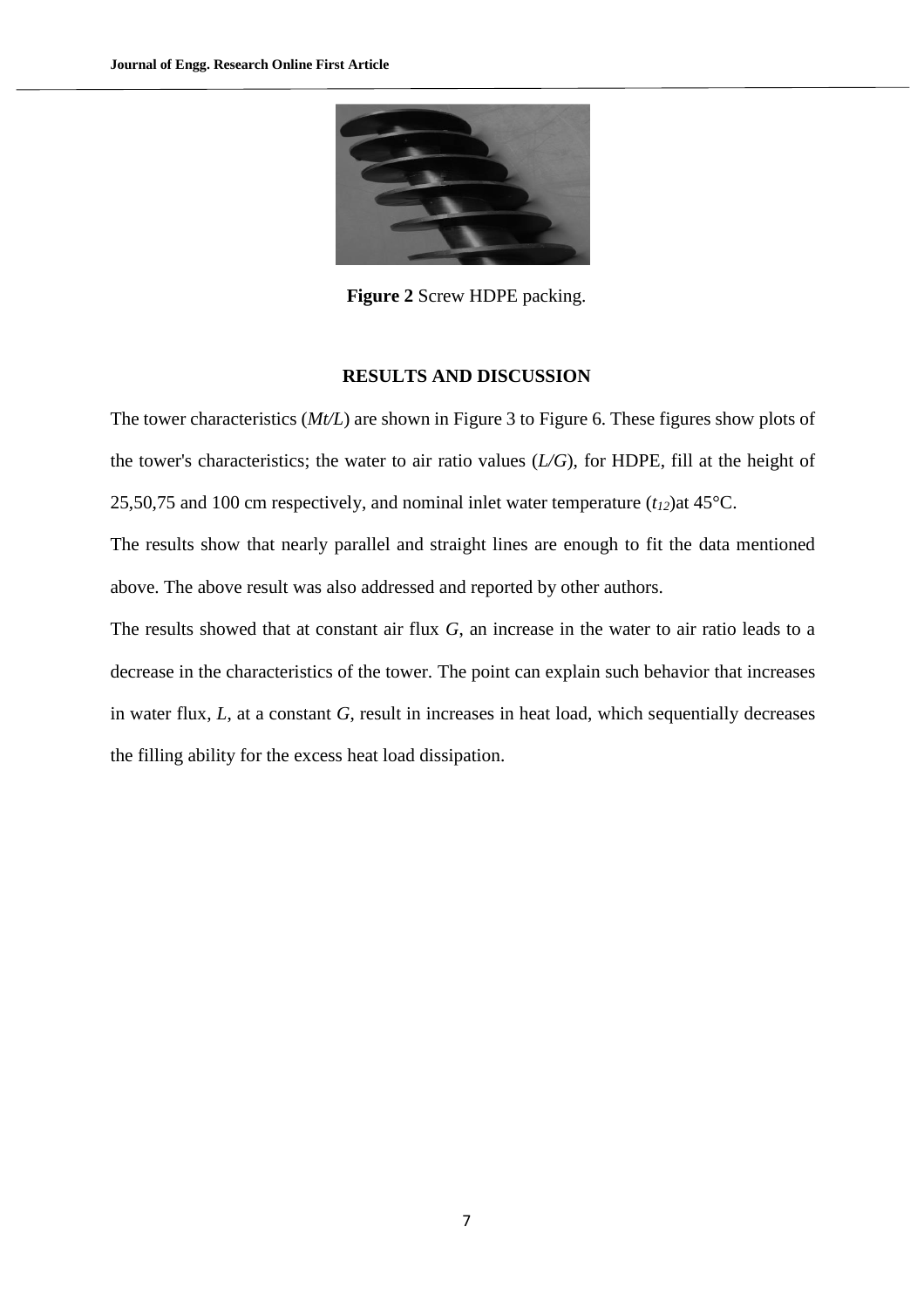

<span id="page-7-0"></span>**Figure 3** Uncorrected Mt/L vs. L/G for Screw packing at TL =  $45^{\circ}$ C, Z = 25 cm



**Figure 4** Uncorrected Mt/L vs. L/G for Screw packing at TL =  $45^{\circ}$ C, Z = 50 cm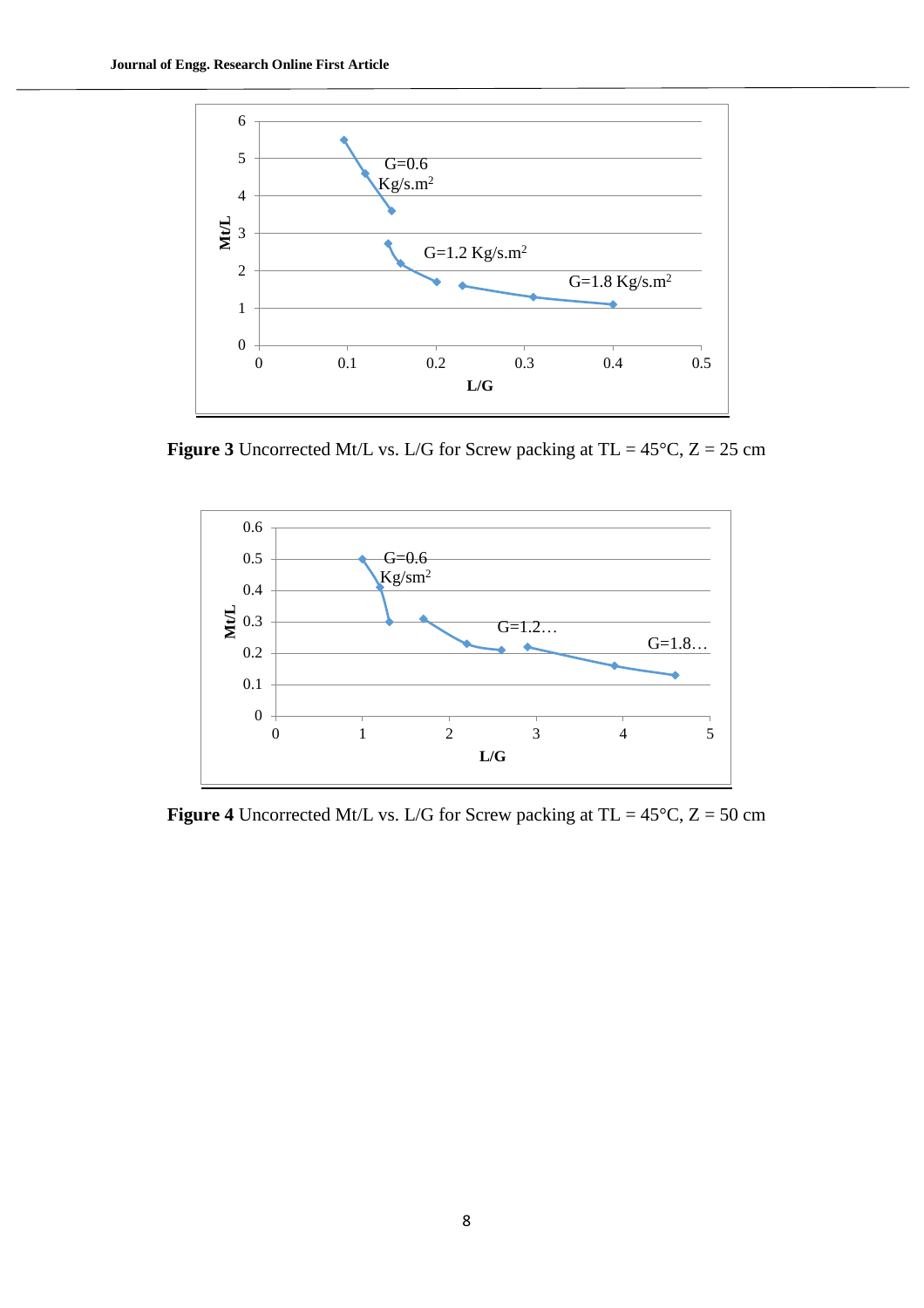

**Figure 5** Uncorrected Mt/L vs. L/G for Screw packing at TL =  $45^{\circ}$ C, Z = 75 cm



<span id="page-8-0"></span>**Figure 6** Uncorrected Mt/L vs. L/G for Screw packing at TL =  $45^{\circ}$ C, Z = 100 cm

The effect of the inlet water temperature is illustrated in [Figure 7](#page-9-0) on the tower characteristics. The figure indicates that tower characteristics decrease with increases in the inlet water temperature for the constant value of water: air ratio (*L/G*). Such a finding proves that increases in heat loads decrease the characteristics of the tower. Moreover, the results from the experiments revealed that a decrease in *Mt/L* amounted to about 6% for each 5oC rise in the water temperature at the inlet.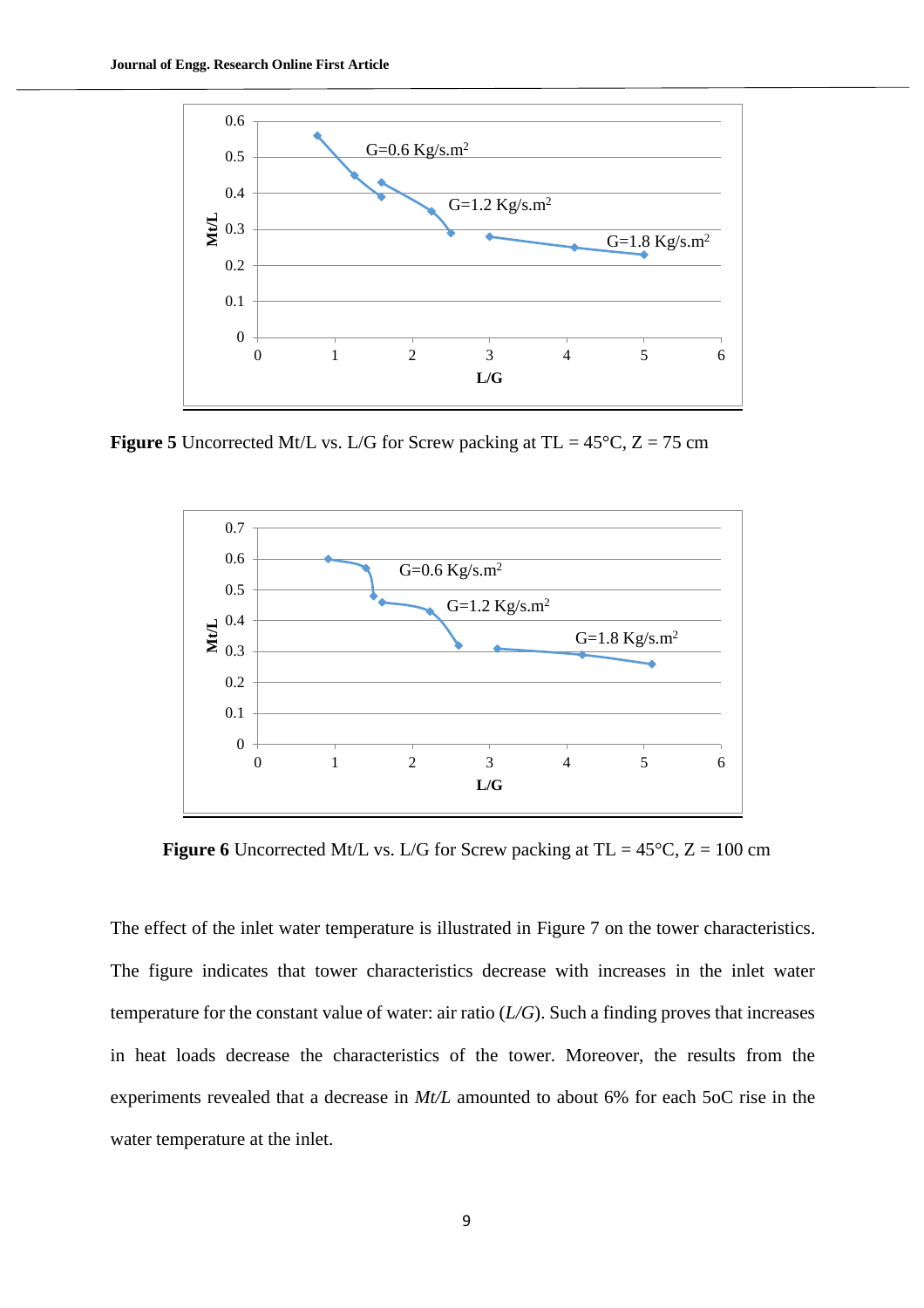

<span id="page-9-0"></span>**Figure 7** Uncorrected Mt/L vs. L/G for Screw packing at  $Z = 25$  cm and  $G = 0.6$  Kg/s.m<sup>2</sup>

[Figure 8](#page-10-0) shows the effects of the water temperature at the inlet corresponding to the air flux, G, on the volumetric mass transfer coefficient (*Mt*). Based on these results, potential decreases in *Mt* occur due to an increase in the inlet water temperature. As demonstrated in Figures 5 and 6, this is mainly because of reducing the tower characteristics *Mt/L*. In contrast, increases in air flux from 1.2 to 1.8  $Kg/s.m^2$  increase *M* by about 16%. The increase in M is sole since the evaporation rate is directly related to the air rate.

[Figure 9](#page-10-1) shows the impact of the inlet water temperature and air flux, *G*, on the volumetric heat transfer coefficient (*Ht*). The impact is similar to the impact on *Mt*. This is whole since the subsequent calculations were made using the Lewis relationship (equation 4):-

$$
Ht = Mt \cdot C_s \qquad \qquad \ldots \ldots (4)
$$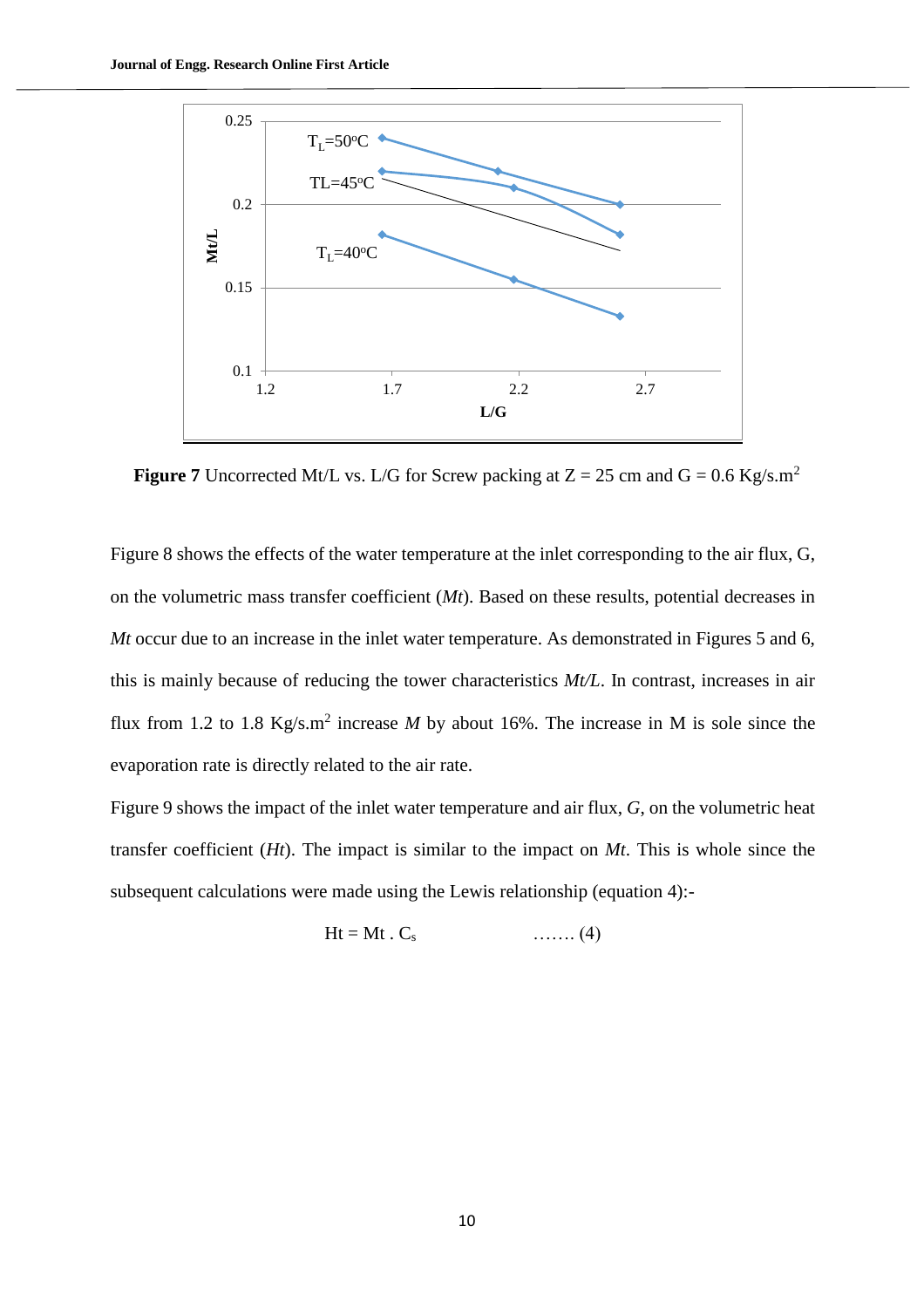

<span id="page-10-0"></span>**Figure 8** Volumetric mass transfer coefficient vs. L/G for screw packing and Z=60 cm



<span id="page-10-1"></span>**Figure 9** Volumetric heat transfer coefficient vs. L/G for screw packing and Z=60 cm

Comparisons between the tower characteristics (*Mt/L*) in different packed heights for HDPE fill  $(tL2 = 313 \text{ k}$  (40 0C)) for uncorrected height due to the endpoint are shown in [Table 2.](#page-11-0) Also, the literature reports that several researchers in the same fields have attempted to correlate L/G with tower characteristics. The formulae of type in equation (5) are widely utilized to estimate the air and constants cm tower characteristics. [Table 2](#page-11-0) shows the comparisons between the tower characteristics (Mt/L) in different packed heights for HDPE fill for uncorrected height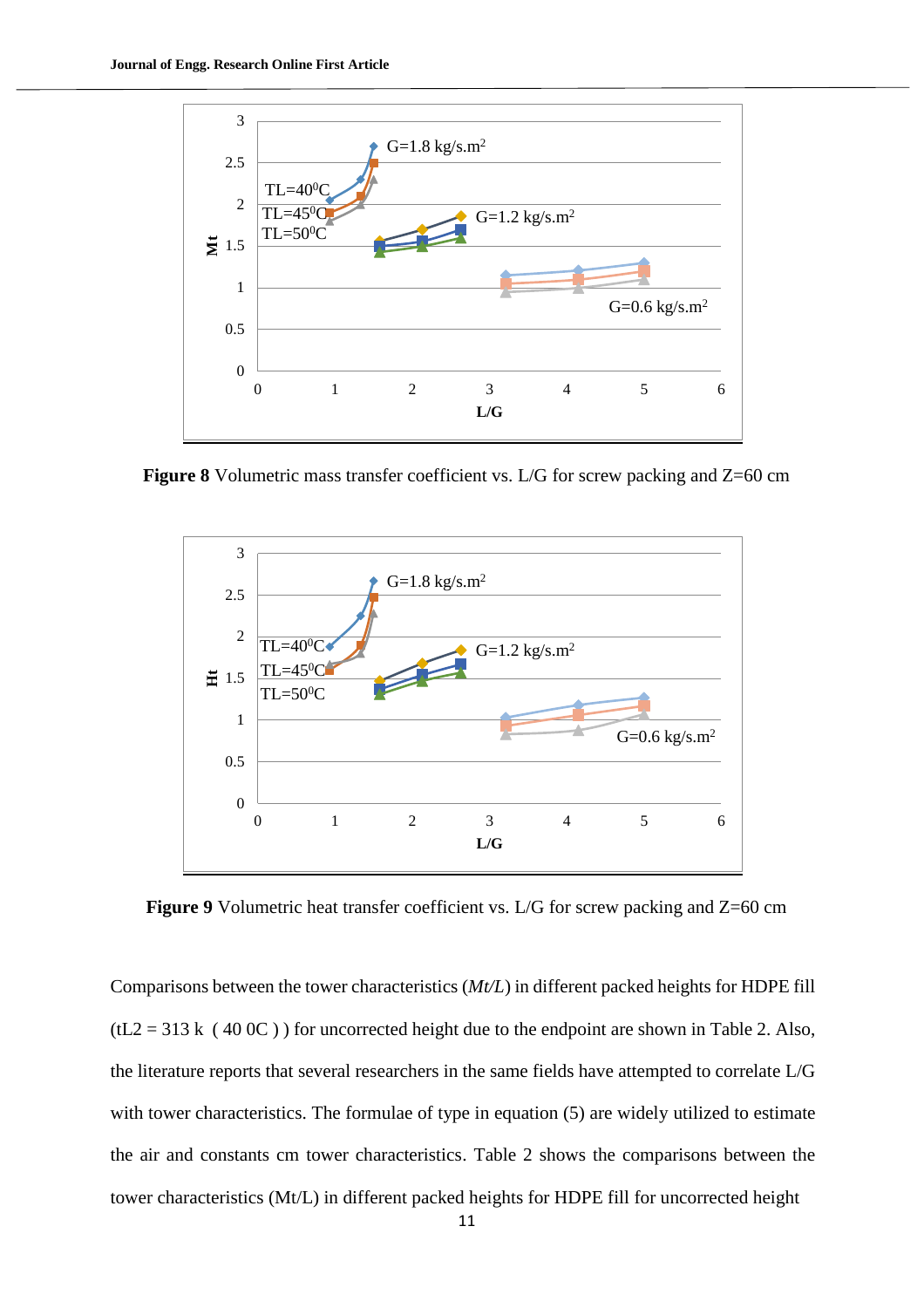$$
Mt = c (L/G)^m \quad \dots \quad (5)
$$

*Mt* = *c* (*L*/*G*)<sup>*m*</sup> .......(5)<br>
With a constant air flux, G, the magnitude of end<br>
neights. Upon extrapolation to 0-height, the c<br>
chieved. Thus, the value of the *Mt*/*L* equation ca<br>
Also, corresponding to the end With a constant air flux, G, the magnitude of end effects is tested and determined at numerous heights. Upon extrapolation to 0-height, the characteristic tower value for end effects is achieved. Thus, the value of the *Mt/L* equation can be achieved by intercepting the vertical axis. Also, corresponding to the end effects, the number of transfer units can also be attained. These can be subtracted from the uncorrected tower characteristics (*Mt/L*). On the contrary, the horizontal axis intercept corresponds to the (-) value of *Zeq*, which is the end effects' equivalent height.

Again, the tower characteristics *Mt/L* at various packed elevations are compared, following the exclusion of the end effects' values. The correlations are listed in [Table 3.](#page-12-0)

The tested data correlation comprises of understanding the fundamental curve, which agrees with all other curves while considering *L* as well as *G* independently for accounting the air flux variation as:

A 1.1 % probability is associated with the expected error. Also, with each correlation, a similar

$$
Mt = 0.671(L)^{-0.76} (G)^{0.55} \dots \dots (6)
$$

term will be associated (see eq. 6 )

| Height (cm) | <b>Uncorrected Correlations</b> |
|-------------|---------------------------------|
| 100         | $Mt = 0.633$ (L/G)-0.553        |
| 75          | $Mt = 0.547$ (L/G)-0.513        |
| 50          | Mt= $0.461$ (L/G)- $0.456$      |
| 25          | Mt= $0.376$ (L/G)-0.366         |
| 100         | Mt= $0.633$ (L/G)- $0.824$      |
| 75          | Mt= $0.563$ (L/G)- $0.808$      |
| 50          | Mt= $0.713$ (L/G)- $0.825$      |
| 25          | Mt= $0.416$ (L/G)-0.727         |
| 100         | Mt= $0.686$ (L/G)-0.447         |
| 75          | Mt= $0.711$ (L/G)-0.807         |
| 50          | Mt= $0.512$ (L/G)-0.561         |
| 25          | Mt= $0.417$ (L/G)-0.617         |

<span id="page-11-0"></span>**Table 2** Comparisons between the tower characteristics (Mt/L) in different packed heights for HDPE fill for uncorrected height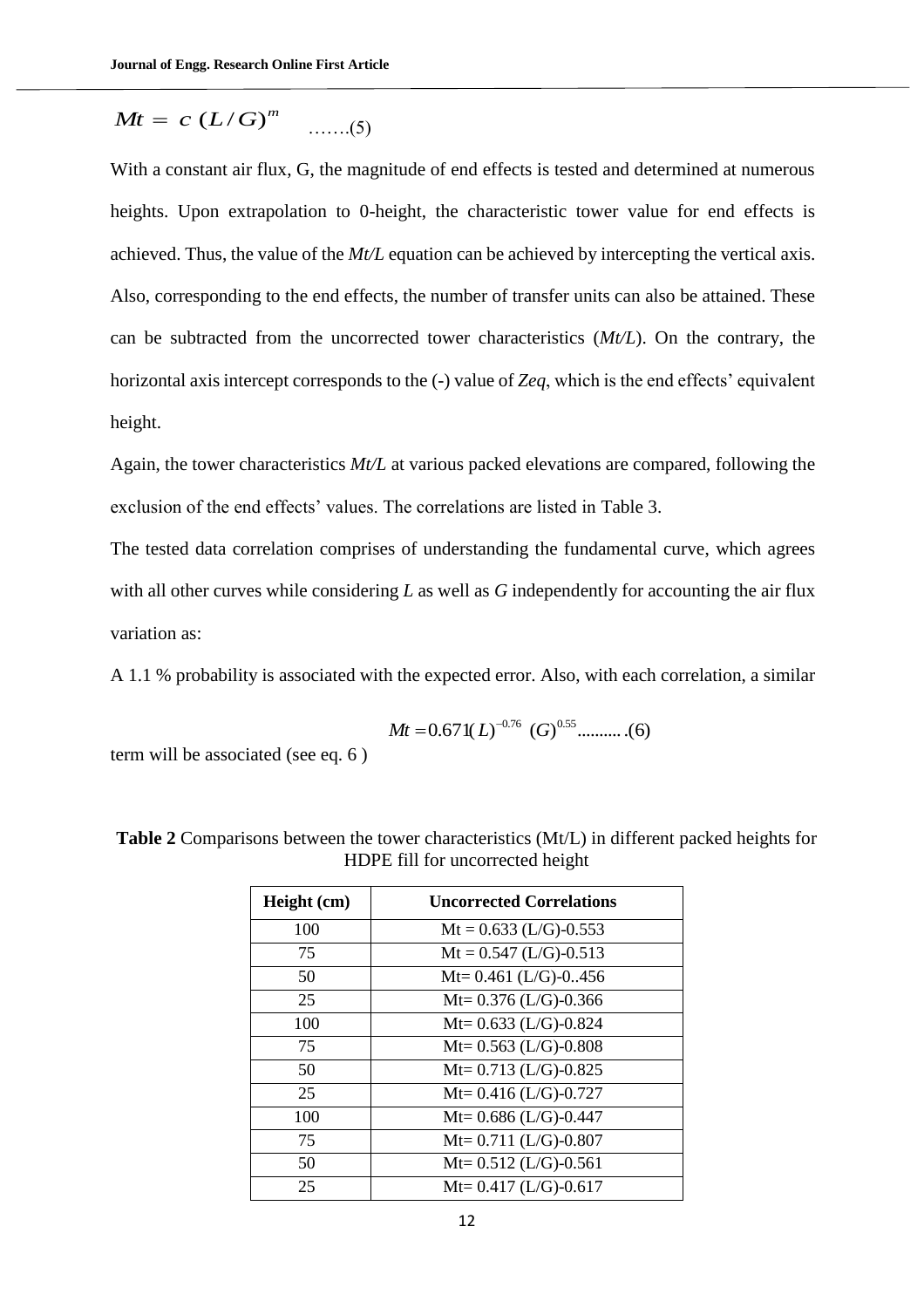<span id="page-12-0"></span>

| Height (cm) | <b>Corrected Correlation</b> |
|-------------|------------------------------|
| 100         | $Mt = 0.422$ (L/G)-0.766     |
| 75          | $Mt = 0.347$ (L/G)-0.698     |
| 50          | Mt= $0.285$ (L/G)- $0.622$   |
| 25          | $Mt = 0.135$ (L/G)-0.751     |
| 100         | $Mt = 0.551$ (L/G)-0.801     |
| 75          | Mt= $0.561$ (L/G)-0. 917     |
| 50          | $Mt = 0.322$ (L/G)-0.89      |
| 25          | $Mt = 0.317$ (L/G)-0.77      |
| 100         | $Mt = 0.505(L/G) - 0.635$    |
| 75          | Mt= $0.377$ (L/G)- $0.592$   |
| 50          | Mt= $0.295$ (L/G)-0.501      |
| 25          | Mt= $0.263$ (L/G)-0.631      |

**Table 3** Corrected Correlations

#### **CONCLUSIONS**

It is apparent from the research work that using minimum water and airflow ratio, *L/G*, allows for achieving the maximum performance in a given volume of tower fill. The "Least square method" was employed for correlating the experimental results, where the dependent variable (*Mt/L*) correlated with water and airflow ratio (*L/G*) by fitted log-log data. Also, the exponents of the equation lied in the range between -0.40 and -0.81. Finally, the end effects involve (open space on top of the fill and the open space beneath the fill), where a certain amount of cooling took place in these zones. Thus, a parametric study for HDPE fills material was conducted, which assisted in the estimation of the tower characteristics in terms of such effects regarding the corrected value. The results "correlation equation per unit depth of fill height" are provided as the individual volumetric coefficient of heat and mass transfer (*Ht*, and *Mt*), which were observed to be influenced merely by the variables in the system, for instance, the inlet water temperature and the air and water fluxes. The following equation can be utilized in this context. in future works, it is recommended to develop a computer simulation for the performance of the cooling tower.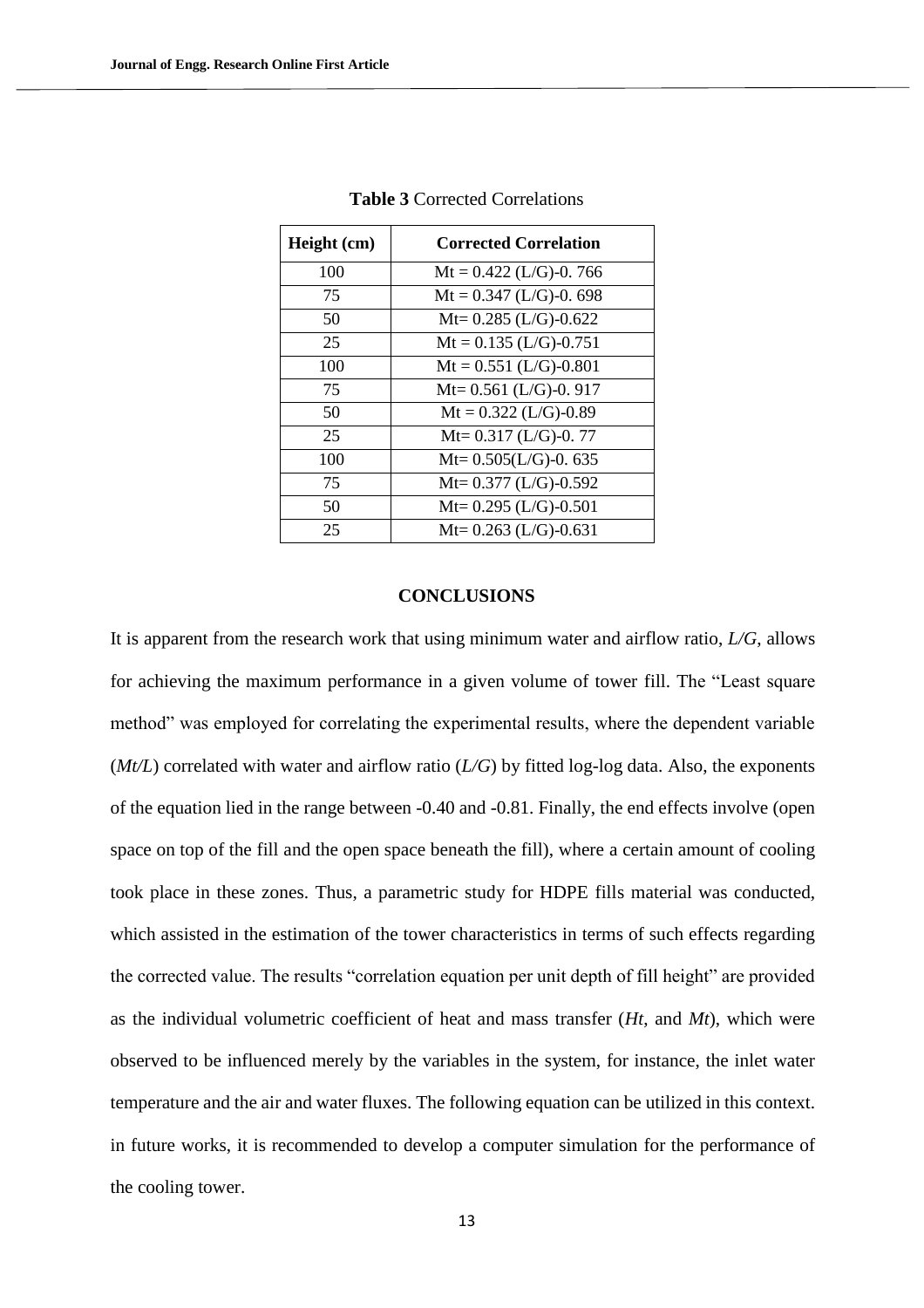$Mt = 0.671 L^{-0.7} G^{0.53}$ 

#### **ACKNOWLEDGMENTS**

The authors would like to thank Mustansiriyah University [\(www.uomustansiriyah.edu.iq\)](http://www.uomustansiriyah.edu.iq/) Baghdad-Iraq for its support in the present work.

# **NOMENCLATURE:**

- *A* Cross sectional area, m<sup>2</sup>
- *B* Dimensional constant
- *G* Airflow rate,  $kg/s$ .  $m^2$
- *Ht* Heat transfer coefficient,  $kW/m^2$ . k
- *L* Water flow rate, Kg/s. m<sup>2</sup>
- *Mt* Mass transfer coefficient, kg/s.  $m^2$
- *Hg1* Enthalpy of air at the tower outlet, kJ/kg dry air
- *Hg2* Enthalpy of air at the tower inlet, kJ/kg dry air
- *Z* Fill height m

#### **REFERENCES**

- **Afshari, F. & H. Dehghanpour, 2019.** A Review Study On Cooling Towers; Types, Performance and Application. ALKÜ Fen Bilimleri Dergisi, 1-10.
- **Al-Moameri, H., G. Hassan & B. Jaber, 2019**. Simulation Physical and Chemical Blowing Agents for Polyurethane Foam Production. IOP Conference Series: Materials Science and Engineering - 2nd International Conference on Sustainable Engineering Techniques, ICSET 2019, Institute of Physics Publishing.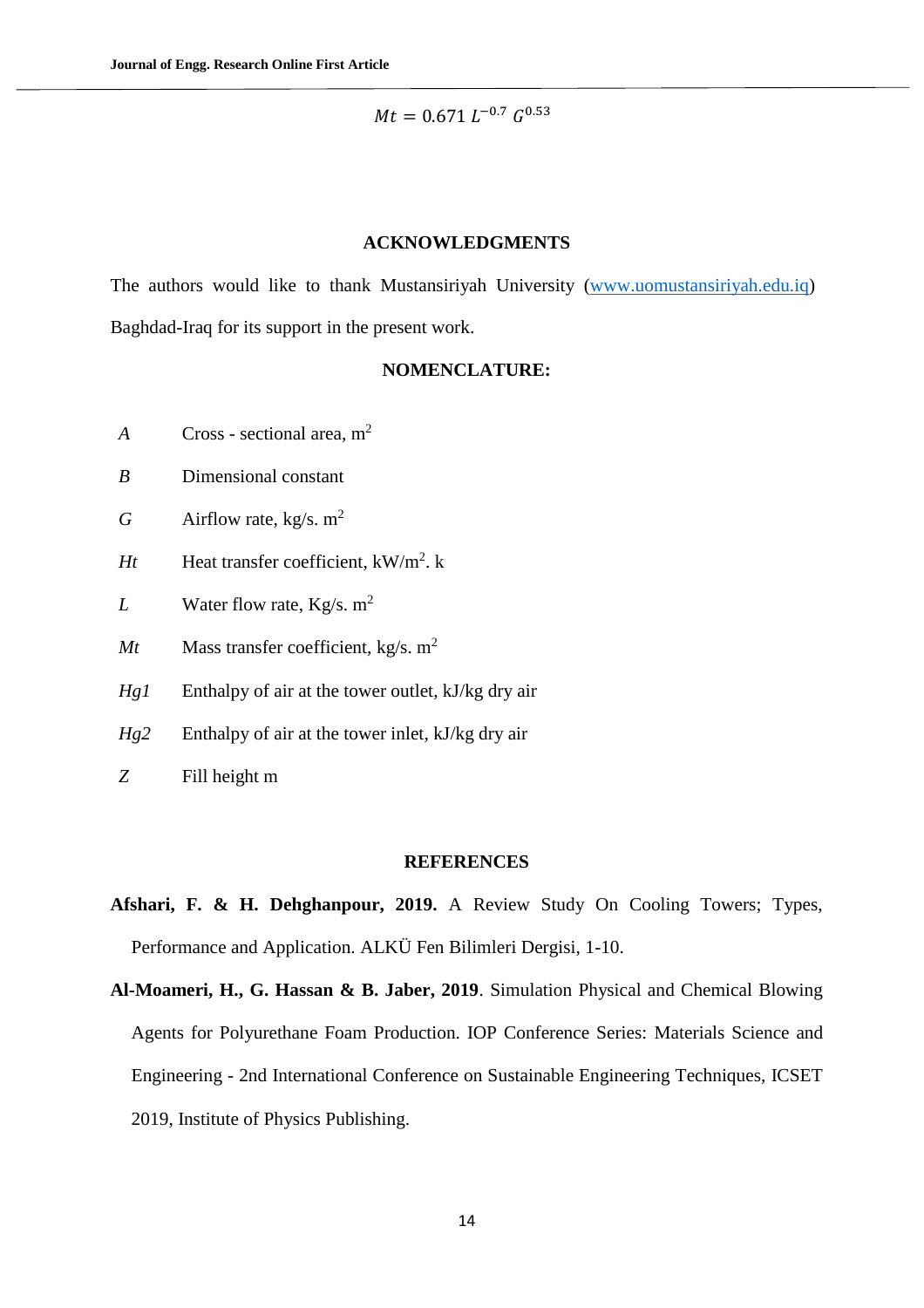- **Al-Moameri, H., L. Jaf & G. J. Suppes, 2021.** "Simulation approaches for the mechanisms of thermoset polymerization reactions." Molecular Catalysis 504: 111485.
- **Al-Moameri, H. H., M. A. Abdulrehman & I. I. Marhoon, 2020.** "The Optical, Structural and Thermal Properties of Transparent Poly (Methylmethacrylate)/Cellulose Acetate Phthalate Blend." Defect and Diffusion Forum 398: 98-105.
- **Al-Moameri, H. H., N. T. Al-Sharify, M. A. Abdulrehman & Z. T. Al-Sharify, 2020.** "Impact of nanoparticles on polyurethane resin's final properties." Journal of Green Engineering 10(6): 3114-3126.
- **Abidzaid, Z. T., 2010.** ''Modified Equations for Water Flow through Packed Bed for different types of packing systems''. Journal of Al-Rafidain University 26: 35-53.
- L**atif, M. N., Abd Al-Wahed, W., & Abidzaid, Z. T., 2012.** ''Experimental Study of Fluid Flow Through Packed Beds of Glass Sphere Packing''. University of Thi-Qar Journal for Engineering Sciences, 3(2) : 32-47.
- **Al-Sharify, T. A., Al-Sharify, Z. T. A., & Abass, M. N 2009.** "Modification of Porosity Equation for Water Flow through Porous Media." Journal of Environmental studies,Sohag University, Egypt. Vol. 2, pp. 65- 72.
- **Gharagheizi, F., R. Hayati & S. Fatemi, 2007.** "Experimental study on the performance of mechanical cooling tower with two types of film packing." Energy Conversion and Management 48(1): 277-280.
- **Kariem, N.O., Mousa Al-Zobai, K.M., Al-Sharify, Z.T., 2020. '**'Performance of cooling tower using sustainable polymers packing''. Journal of Green Engineering, 10 (9), pp. 6871- 6884.
- **Kelly, N., & Swenson, L. K., 1956.** "Comparative performance of cooling tower packing arrangements''. Chemical Engineering Progress, 52(7).